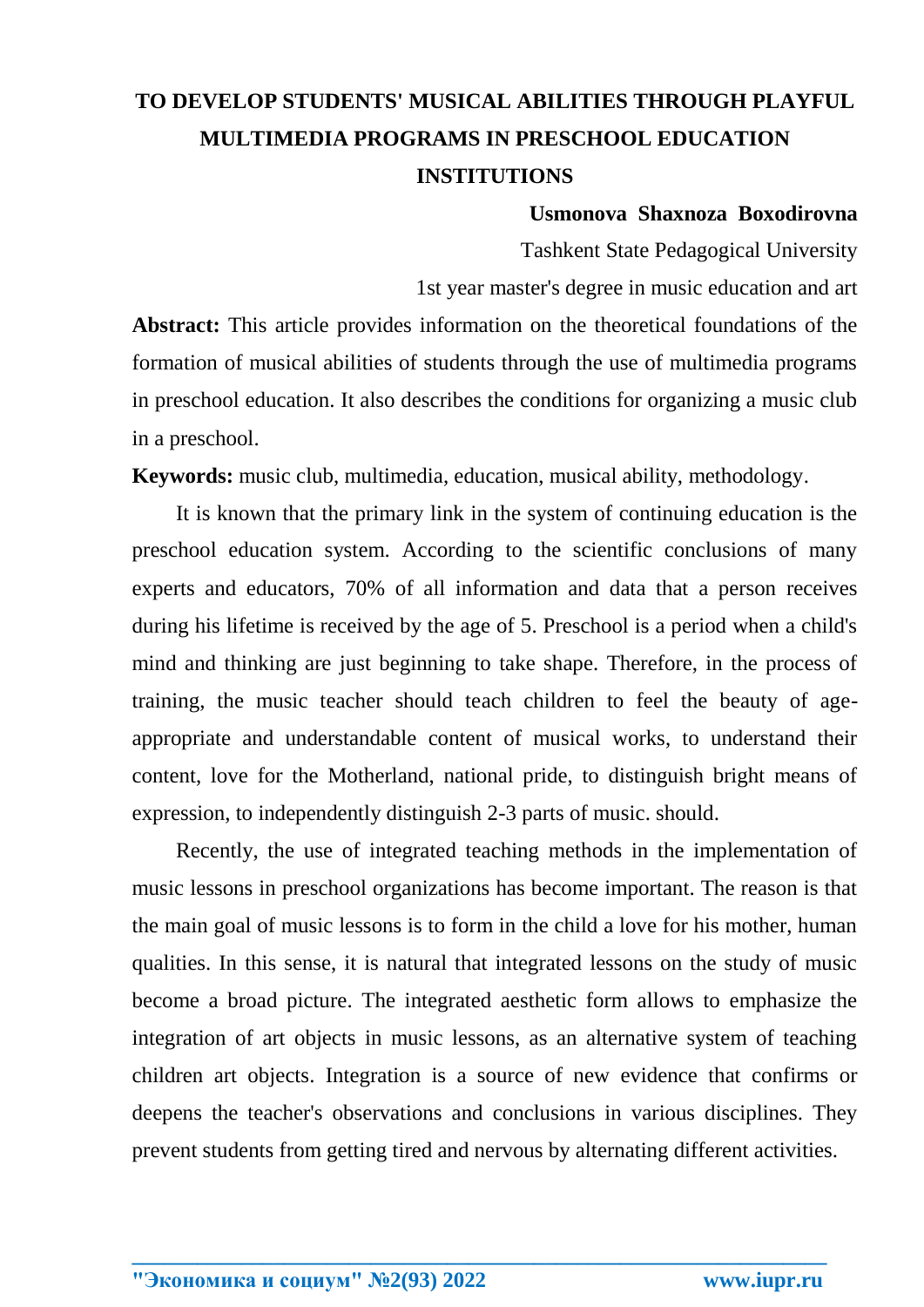Today there is a lot of talk about the integration of educational and pedagogical activities in the system of preschool education. Scientists and educators are trying to figure out how to create a holistic program for children to develop a holistic understanding of the world and bring them closer together in different disciplines. The purpose of the integrated training is not only to acquire certain knowledge, but also to develop visual thinking. The general view of the world is presented through sounds, images, colors, and the child puts both the world and himself in the role of explorer.

The methodological basis of the approach to integration into education is the acquisition of basic knowledge and the establishment of interdisciplinary and interdisciplinary relationships in understanding the laws of the universe. This can be achieved by repeatedly returning to the concepts in different activities, deepening and enriching them, identifying important signs that are understandable at this age. Thus, any activity with a well-formed structure and order, which includes a group of concepts related to the subject, can be used as a basis for integration. However, the results of the analysis of concepts related to other activities, other subjects are included in the integrated training. For example, such concepts as "nature", "water", "beauty" are considered in science, music, fine arts. Concept analysis Lessons that address the knowledge acquired in other learning activities are considered integrated. Music lessons will be creative, free, as well as a holistic, logical sequence, with a unique method of transition.

Of course, conducting such classes requires a high level of skill and management from the music director. In integration lessons, the child does not sit quietly as a spectator. He actively and consistently participates in the training process. It is in such classes that children develop artistic thinking and imagination, develop aesthetic feelings. Today, all educational institutions, including preschools, are equipped with modern computer and information technology tools. The introduction of new computer and information and communication technologies in preschool education will change the goals, objectives and role of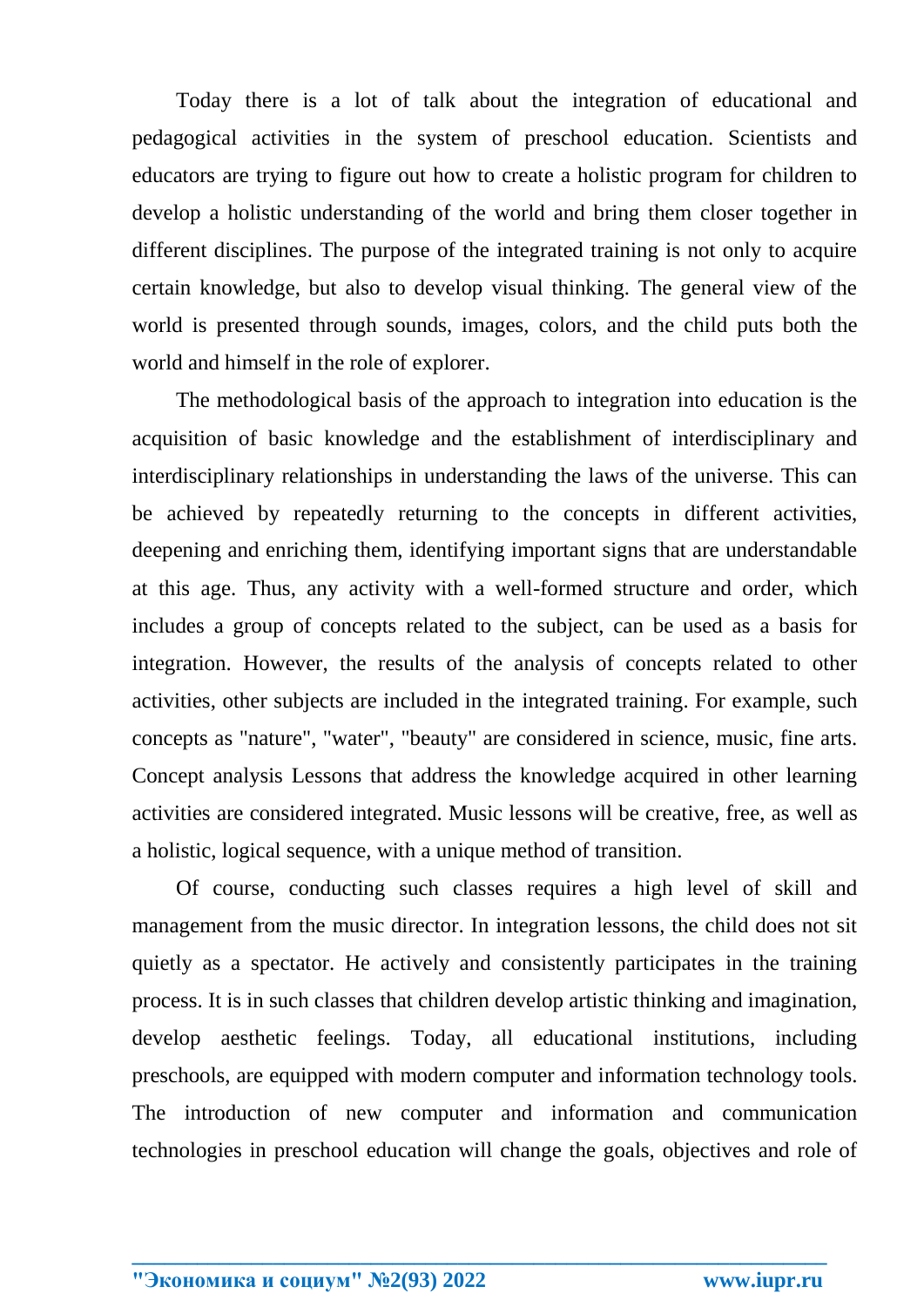teachers in the organization of integrated learning, as well as the formation of skills and abilities of teachers to use information technology.

The use of information technology in the education of preschool children is a complex issue and has been the subject of much debate. Nevertheless, the use of computer technology in integrated activities in the upbringing of preschool children and their development into full-fledged adults is having a positive effect. Today, information technology is widely used in preschool education to develop students' artistic and musical activities, reading texts, looking at pictures and distinguishing ideas through computer game programs to develop knowledge, skills and abilities to think and make independent decisions. In this regard, it is necessary to take a serious approach and pay attention to the effectiveness of computer game programs for the development of preschool children in the educational process.

Integrated music lessons should be organized in such a way that the use of multimedia technology in music lessons, every action performed in it should be correctly perceived, performed and imagined by children. The child should be able to understand every action in the multimedia program, think about how to do it and perform it. The lexical meaning of the term multimedia is a set of two words meaning multi-multiple media environment. The term has been interpreted in the scientific and educational literature as "multimedia", "multimedia environment", "multi-layered environment", and "media".

Today, the term multimedia is multifaceted and is used to refer to a variety of concepts. For example, *multimedia technology; multimedia product; multimedia computer; multimedia software* and so on. Multimedia is a special technology, based on software and hardware, which allows a computer to simultaneously represent textual, visual, and audio-visual information. When a didactic process is planned based on a set goal, it is easier to implement it. Therefore, it is important for the music teacher to create a map of the music lesson, because in the technological map of the lesson, each topic is created based on the capabilities and needs of the trainee.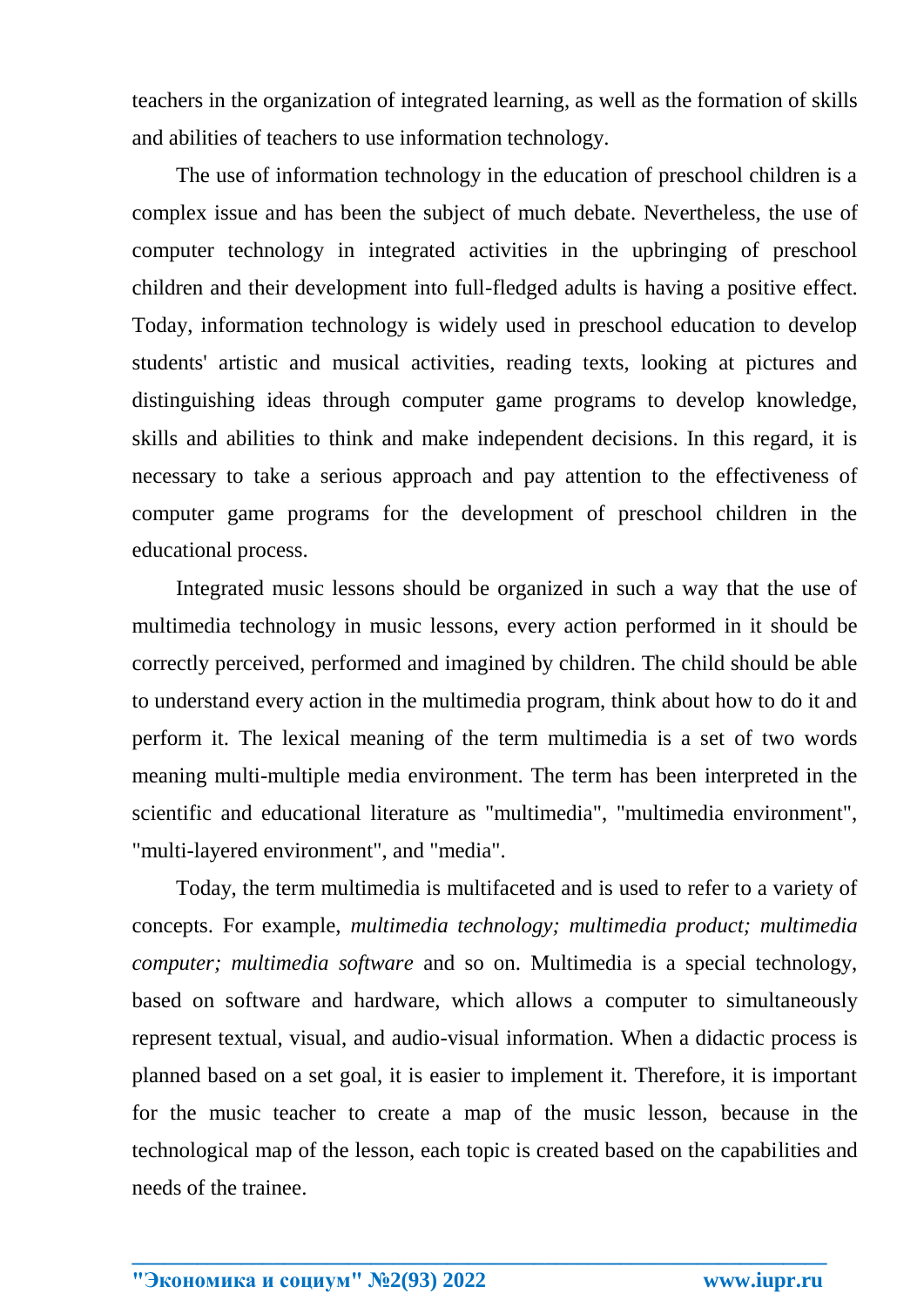The form or format of the training technology map depends on the experience, goals, and capabilities of the music director. Here are some exercises that a music teacher can use in an integrated music session with a senior and a preschooler. For example: "Listen and analyze" method; "Note games" method; *"Find by voice" method; "Networks" method; "Interview" technology; Multimedia* technology and others. Of course, didactic games play an important role in motivating students to play music. There can be no real mental development in children without play. The game is a spark that sparks their passion and interest in knowledge. We try to shed light on the theoretical and practical content of using these didactic games in integrated music lessons through multimedia technology.

The idea and objectives of the game are important for multimedia technology. As an example, we can cite the didactic game "*Find in the voice".*

Didactic game "*Find in the voice".*

**Game theme.** Listening to and seeing the names and types of folk instruments through multimedia technology.

**Purpose of the game:** The ability of students to think logically through the various aspects of the art of music, which form the basis of integrated music lessons in this game; listening culture, speech and memory; musical literacy and the ability to respond quickly and accurately are formed and developed.

**Course of the game:** The music director uses multimedia technology based on the types of musical instruments for the students. Each instrument placed in the training program is individually rated by the music director. Afterwards, the pupils say their names on a musical instrument. The child with the most correct answers wins. Conducting this game facilitates the process of providing students with basic information about musical instruments. In addition, their vocabulary increases, and they develop such qualities as responsiveness, intelligence, and creativity. Of course, the students' ability to answer the questions clearly depends on the music teacher's lessons on musical instruments and their types.

*In multimedia technology, the following can be provided:*

1-Do you know the names of the instruments on the screen?